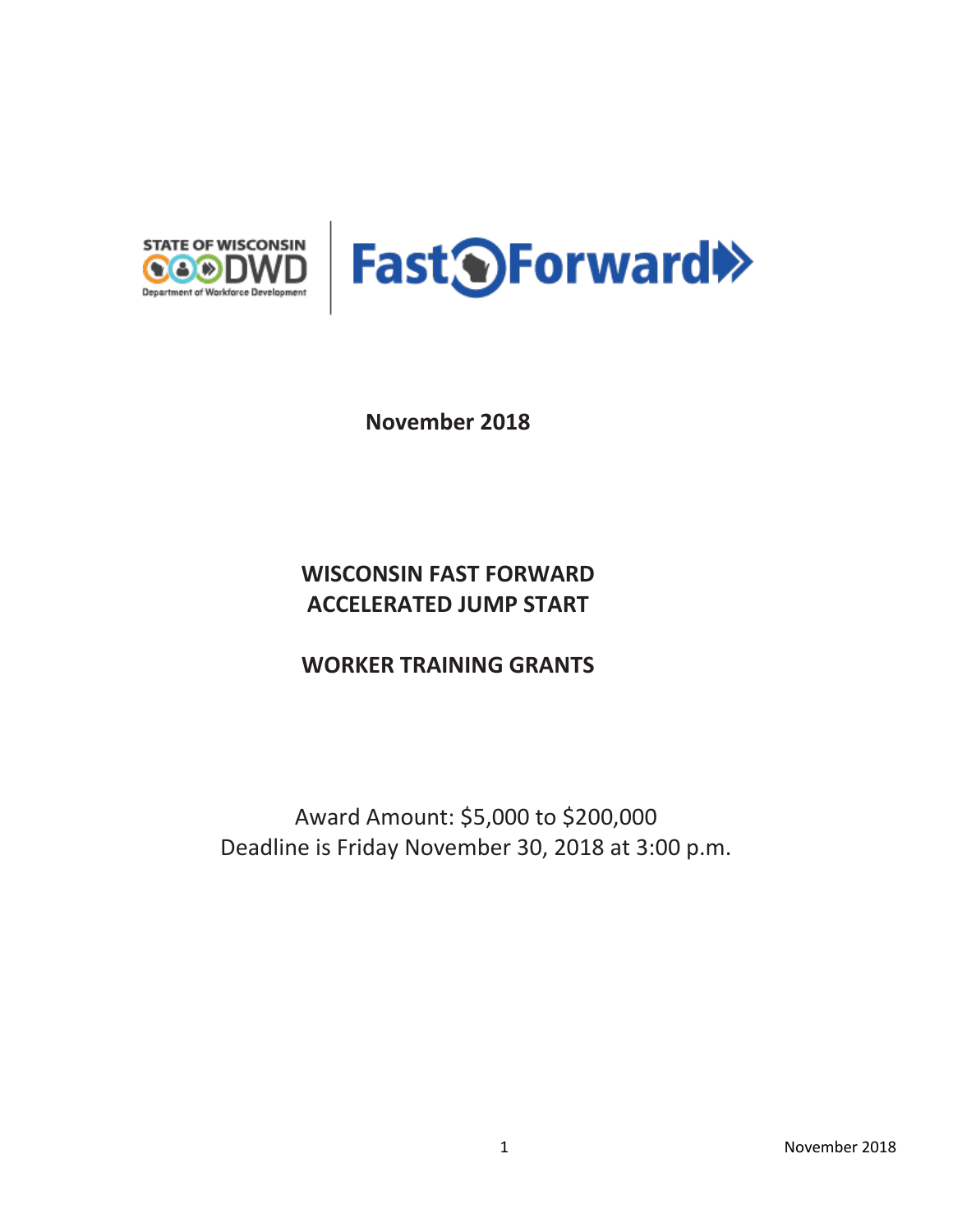## **Contact Information**

**Grant Program Announcements:** Rita Atkinson

608.266.2721 [rita.atkinson@dwd.wisconsin.gov](file:///C:/Users/bradtev/AppData/Local/Microsoft/Windows/200%20-%20GPA%20Development/2016%20Quarter%204%20-%20Round%205%20GPAs/Manufacturing/david.karst@dwd.wisconsin.gov)

Grant Administration: Andrew Heidt

608.266.0174 [andrew.heidt@dwd.wisconsin.gov](mailto:andrew.heidt@dwd.wisconsin.gov) 

John Roos 608.266.5536 [john.roos@dwd.wisconsin.gov](mailto:john.roos@dwd.wisconsin.gov)

Therese Schmidt 608.267.3803 [theresem.schmidt@dwd.wisconsin.gov](mailto:theresem.schmidt@dwd.wisconsin.gov)

Tegan McGillivray 608.267.7248 [tegans2.mcgillivray@dwd.wisconsin.gov](mailto:tegans2.mcgillivray@dwd.wisconsin.gov)

Office of Skills Development Wisconsin Department of Workforce Development 201 E. Washington Ave, G100 P.O. Box 7946 Madison, WI 53707-7946 WisconsinFastForward.com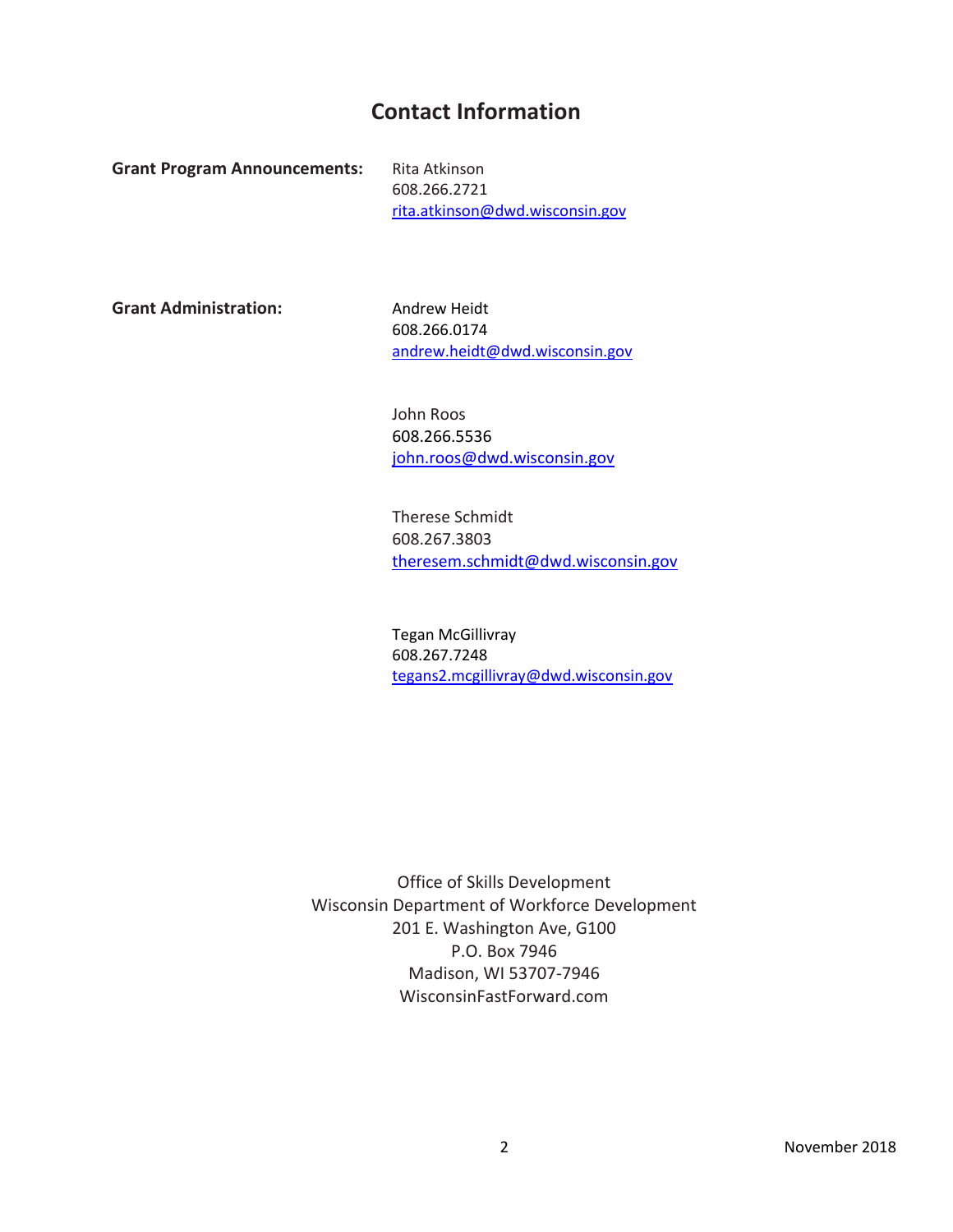**Wisconsin Fast Forward Program:** The Wisconsin Fast Forward program is a State funded grant program to provide employer-focused worker training grants. The Office of Skills Development (OSD) at the Department of Workforce Development (DWD) administers the grant program. Additionally, OSD works to encourage the development of innovative solutions at the local and regional level that bring together employers, educators, workforce development entities, and economic development organizations to meet area workforce demands.

This grant opportunity is for employers who can demonstrate a critical need for skilled workers and are seeking Wisconsin Fast Forward training grants to develop and implement a skills training program to provide entry level worker training. Entry level workers are defined as individuals with little or no work experience in a given discipline. Individuals are likely unemployed or underemployed, or if employed are in the process of changing their career path. These workers have minimal prior job experience in the industry and are likely to have a high school diploma or less. If these workers have post-secondary education, it may be in a different field than the proposed training.

The Wisconsin Fast Forward program encourages increased collaboration between Wisconsin's workforce trainers and employers to develop and execute business-led training programs. These training programs are designed to provide sustainable, short- and medium-term training, and placement of workers in positions that offer trainees long-term professional growth and economic opportunity.

**Legislative Authority:** Find Wisconsin Fast Forward legislation in state statutes at: [Reports & Resources.](http://www.wisconsinfastforward.com/reports.htm)

**Administrative Rules:** The rules governing the Wisconsin Fast Forward program are included in [Chapter](http://docs.legis.wisconsin.gov/code/admin_code/dwd/801/801)  [DWD 801.](http://docs.legis.wisconsin.gov/code/admin_code/dwd/801/801)

**Grant Program Announcement Summary:** This Grant Program Announcement (GPA) is open for all industry sectors and targets entry level workers. Applications must propose a training program designed to meet the workforce needs of the specific business or business partners involved*.* The training must:

- Not have been previously offered by the applicant/consortium;
- Mitigate an employer's critical workforce problem;
- Address a documented workforce demand;
- Be supported by local, regional, or statewide labor data;
- Train entry level workers;
- Result in training participants finding and retaining employment;
- Provide trainees with the education and skills determined necessary by the employer(s) to enhance the stability and growth of the business;
- Provide opportunities for future income and career growth for trainees; and
- Include at least one employer committing to the employment of these workers.

Employment categories and trainee cohorts to be identified in the application include the following:

- Unemployed Individuals: Trainees who are not employed at the time of training.
- Underemployed Workers: Trainees who currently work below skill level or part-time, but desire full-time work at the time of training. Underemployed worker trainees will gain new and better employment because of the training.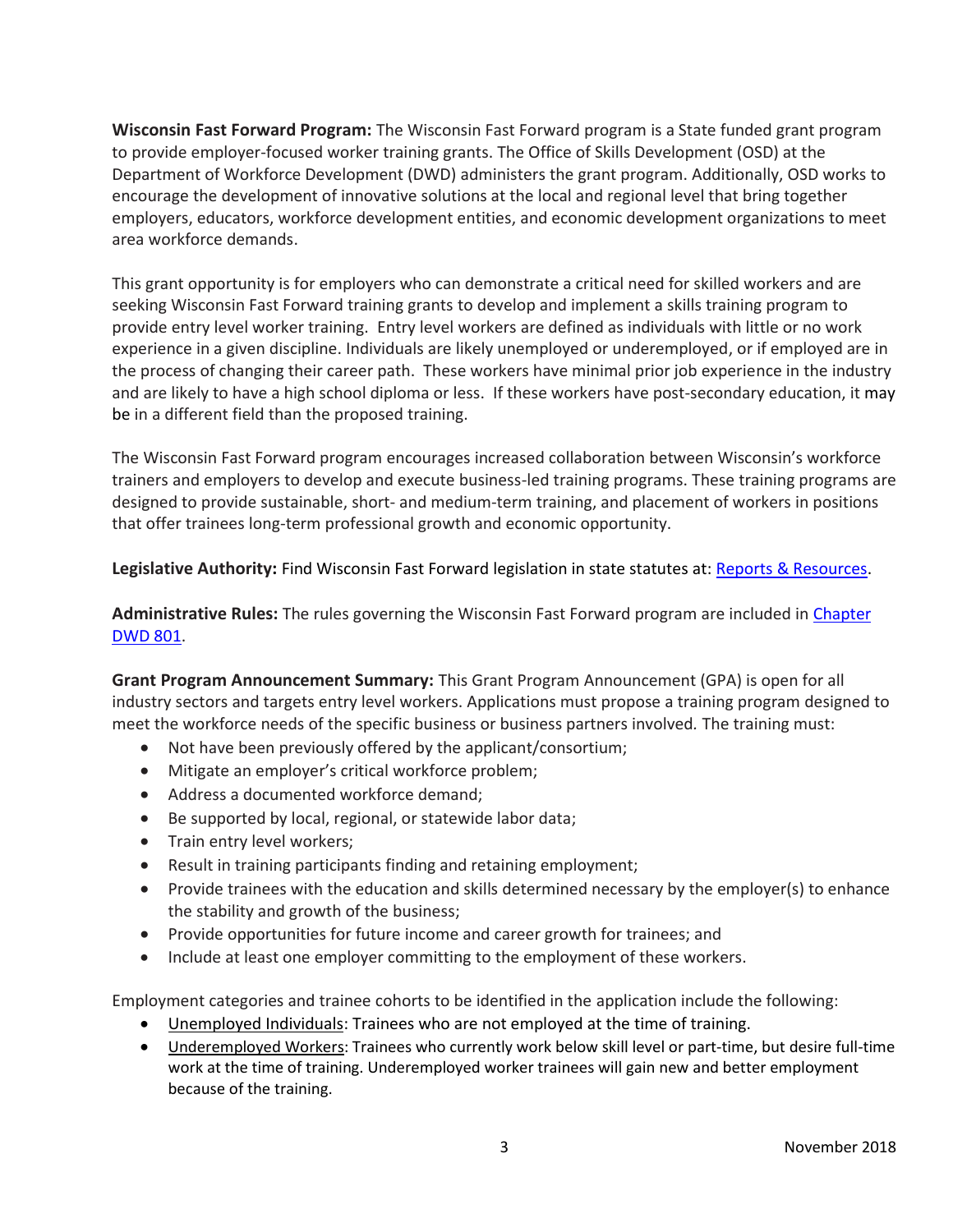• New Hires: Trainees who are employed at an employer placement partner after the application date and will be on the payroll of the employer placement partner at the time the training starts.

Grant applicants should prioritize recruiting potential trainees from at-risk, vulnerable or special populations, such as: chronically unemployed individuals, economically disadvantaged individuals, exoffenders (trainees reintegrating into communities, or about to reintegrate into communities, when they are released after correctional time is served), first time graduates (trainees who have received a high school diploma or equivalent within the last two years), minorities, people with disabilities, veterans (trainees who have been discharged or released from active duty in the Armed Forces under honorable or general discharge conditions as defined in 5 U.S.C. 2101(2), "Armed Forces" is defined under 5 U.S.C. 2101(2) as the U.S. Army, Navy, Air Force, Marine Corps and Coast Guard), and W-2 recipients. If the trainee cohort includes individuals from these populations and effectively identifies strategies for recruiting and retaining these trainees, the grant review committee may award additional points when scoring the application.

Successful grant applications will include training programs tailored to specific businesses or business sectors. Employers must develop training to meet special requirements of their business (or the consortium of employers participating in the grant program) as well as the special training needs of the trainees. Applicants should define how the training program differs from their business's standard procedures.

Because this initiative focuses on entry level workers, modest funding for limited soft skills training and limited supportive services will be available with the grant funding. No more than 25% of WFF funds can be used for training in soft skills and no more than 10% of awarded funds may be for supportive services. Bonus points will be awarded in the grant evaluation for grants that:

- Have wages that exceed 200% Federal Poverty Level (FPL) for a group size of 1 (\$11.67/hour).
- Build in advancement opportunities by demonstrating wage growth and increased responsibilities for new hires.
- Leverage funding outside of the grant funds for soft skills training.
- Leverage funding outside of the grant funds for supportive services.

**Application Forms, Instructions, Checklists, and Process:** Applications must be submitted using the Wisconsin Fast Forward grant application portal online. You can access the online application, along with the application instructions, informational webinars, related guidelines, and checklists at: [http://wisconsinfastforward.com/wff\\_standard.htm](http://wisconsinfastforward.com/wff_standard.htm)

**Due Diligence:** All applicants are required to complete a Due Diligence form prior to gaining access to the application.

**Duration of Training Courses:** Grants support short- to medium-term training, with each course or module lasting no longer than 12 months.

**Training Project Period:** All grant activities must be conducted during the Training Project Period. These activities include curriculum development, training, pre- and post-training activities, wage increases and meeting match requirements. The Training Project Period can be no longer than 2 years. The Training Project Period begins no earlier than the date the contract is fully executed by all parties.

**Grant Amount:** From \$5,000 to \$200,000 per Grant.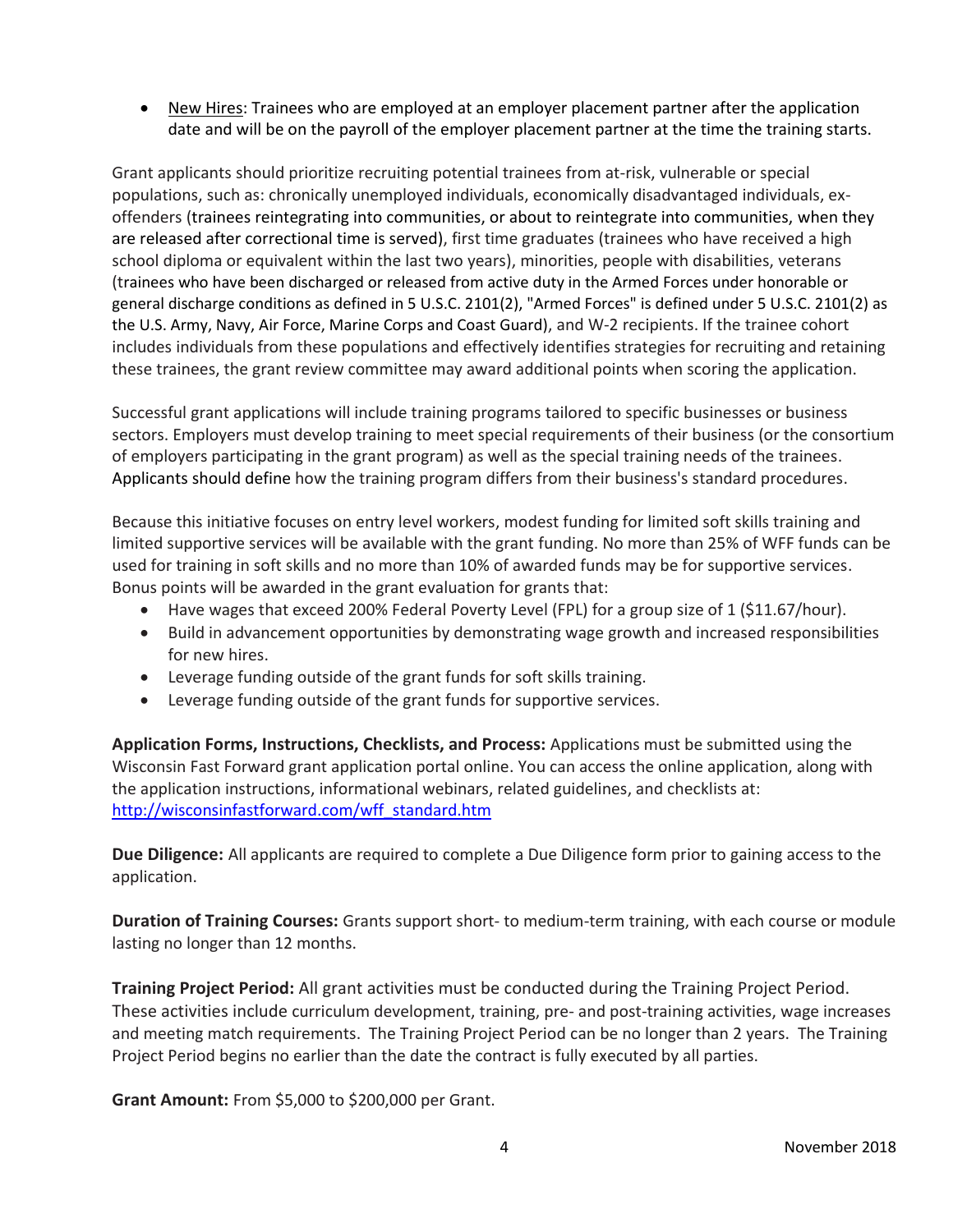**Match/Cost Sharing Requirement:** Cash or in-kind match equal to the amount of the grant award is required. Letters of Commitment from the employers, partners and/or applicant documenting match are required in the application. Grant and match expenditures must be incurred during the Training Project Period. All eligible grant expenditures will be reimbursed when grant and match expenses are:

- Documented by the Grantee in accordance with the guidelines available at [http://wisconsinfastforward.com/pdf/guidance\\_to\\_file%20\\_reimbursement\\_request.pdf;](http://wisconsinfastforward.com/pdf/guidance_to_file%20_reimbursement_request.pdf) and
- Approved by OSD.

If awarded, 5% of each reimbursement will be retained until grant closure. Final disbursement of this retainage amount will be made when the Grantee complies with all conditions of the grant as stipulated in the contract and may be pro-rated or withheld based on the extent to which contract conditions are met.

**Grant Evaluation Rubric and Scoring:** Wisconsin Fast Forward is a competitive grant program. All applications will be reviewed by internal and/or external reviewers and rated on a 100-point scale, based upon the following point values:

- $\triangleright$  Project Need (up to 20 points)
- ➢ Training Program Design, Cost and Implementation (up to 20 points)
- ➢ Training Objectives and Outcomes (up to 20 points)
- $\triangleright$  Economic Impact (up to 15 points)
- $\triangleright$  Capacity Building (up to 10 points)
- $\triangleright$  Economic Opportunity Enhancements (up to 15 points)

Organizations are strongly encouraged to review the scoring rubric when writing their application, as it is the guide that the reviewers use to score the grant applications. The Grant Evaluation Rubric and Score Sheet is available online at: [http://wisconsinfastforward.com/pdf/19\\_FF184EL1\\_rubric.pdf](http://wisconsinfastforward.com/pdf/19_FF184EL1_rubric.pdf)

Additional points will be awarded to applications leveraging funding for supportive services and soft-skills training. The rubric offers additional points for wages exceeding \$11.67 per hour and for career track opportunities that grow new employees' income through building increased responsibilities in the workplace. This is required both in terms of position advancement and wage increases.

#### **Important Dates:**

| <b>Application Opens</b> | <b>November 15, 2018</b> |
|--------------------------|--------------------------|
| <b>Application Due</b>   | <b>November 30, 2018</b> |

When the application is submitted, it is locked as a final document and is unavailable for change or resubmission.

**Eligibility:** For an application to be considered for funding, the following conditions must be met:

- The application must include at least one employer with a stated commitment to hire successful trainees.
- The application must include a complete description of the training program and anticipated outcomes for individuals.
- The employer must have at least one Wisconsin location and the trainees must be based out of that Wisconsin location.
- Occupations trained must be occupations that are in-demand in Wisconsin now or will be indemand within the next ten years, as determined by labor market information.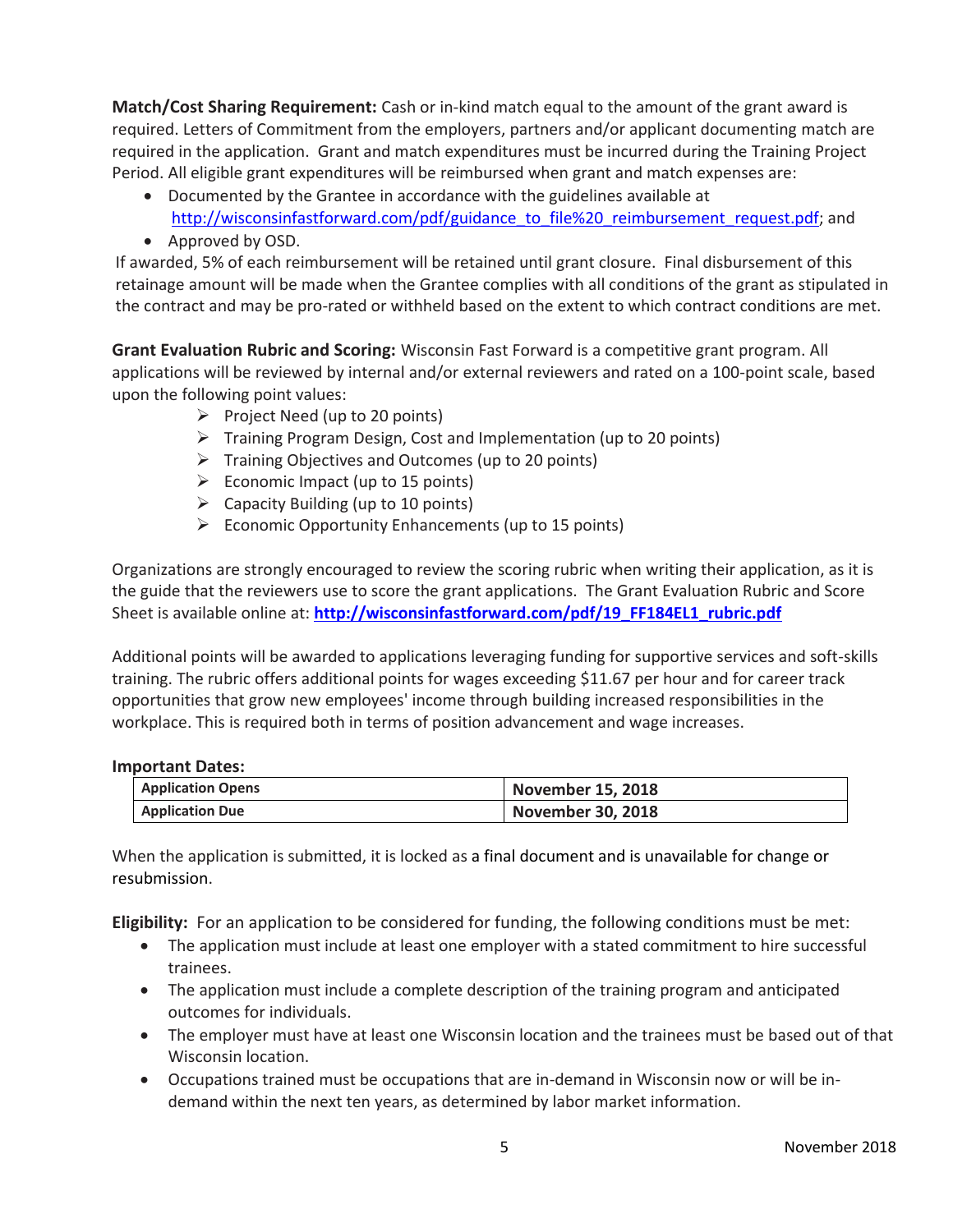• Applications may include one or more partner(s), including: local or regional economic development organizations, workforce development boards, post-secondary educational institutions, or private training providers. The applicant must designate a fiscal agent in the application.

**Cost per Trainee:** Below are average costs per trainee by sector since the inception of the standard Wisconsin Fast Forward program. These amounts are not firm limits to the cost per trainee, as specific occupations within these sectors can be more costly to train. Costs *significantly* higher than these averages should be explained:

| \$2,839 |
|---------|
| \$378   |
| \$2,189 |
| \$1,502 |
| \$1,999 |
| \$1,669 |
| \$1,144 |
|         |

**Eligible Expenses:** Wisconsin Fast Forward funds shall be used for training-related expenses, which may include instructor salaries and fringe benefits, consultant/contractual expenses, training materials and supplies. For details on eligible expenses, see:

[http://wisconsinfastforward.com/pdf/guidance\\_to\\_file%20\\_reimbursement\\_request.pdf](http://wisconsinfastforward.com/pdf/guidance_to_file%20_reimbursement_request.pdf)

Under the Entry Level Employee Initiative, soft skills training may comprise up to 25% of the WFF budget and supportive services may comprise up to 10% of the WFF budget. Describe these items specifically.

**Ineligible Expenses:** Wisconsin Fast Forward funds may not be used for the purchase of real estate or other capital assets/equipment, facility construction or remodeling, traditional public or private Kindergarten–12th grade education, trainee wages, stipends, or fringe benefits. For details on ineligible expenses, see: [http://wisconsinfastforward.com/pdf/guidance\\_to\\_file%20\\_reimbursement\\_request.pdf](http://wisconsinfastforward.com/pdf/guidance_to_file%20_reimbursement_request.pdf)

**Supplement not Supplant:** All funding identified as "match" or "in-kind" must be new funds and cannot replace existing federal, state or local government funding. Substituting existing funds with state grant funds will result in additional fiscal monitoring and may result in an audit. Violations of permissible expenses may result in suspension of current or future funds under this program, repayment of monies awarded under this grant, and possible civil and/or criminal penalties.

### **Letters of Commitment:**

• **Employer Letters of Commitment to Hire:** Letters of Commitment to hire trainees from the proposed training program will be required from the participating Employer Placement Partners. The positions of the trainees must be related to the training funded under this grant. The letter should clearly indicate the number of successful trainees to be hired or retained. The employer's letter should also include commitment to any match funding and/or participation in the planning and implementation of the training program. The letter must also commit to sharing trainee placement data with the grantee and OSD. Letters of Commitment must be on company letterhead and must be signed.